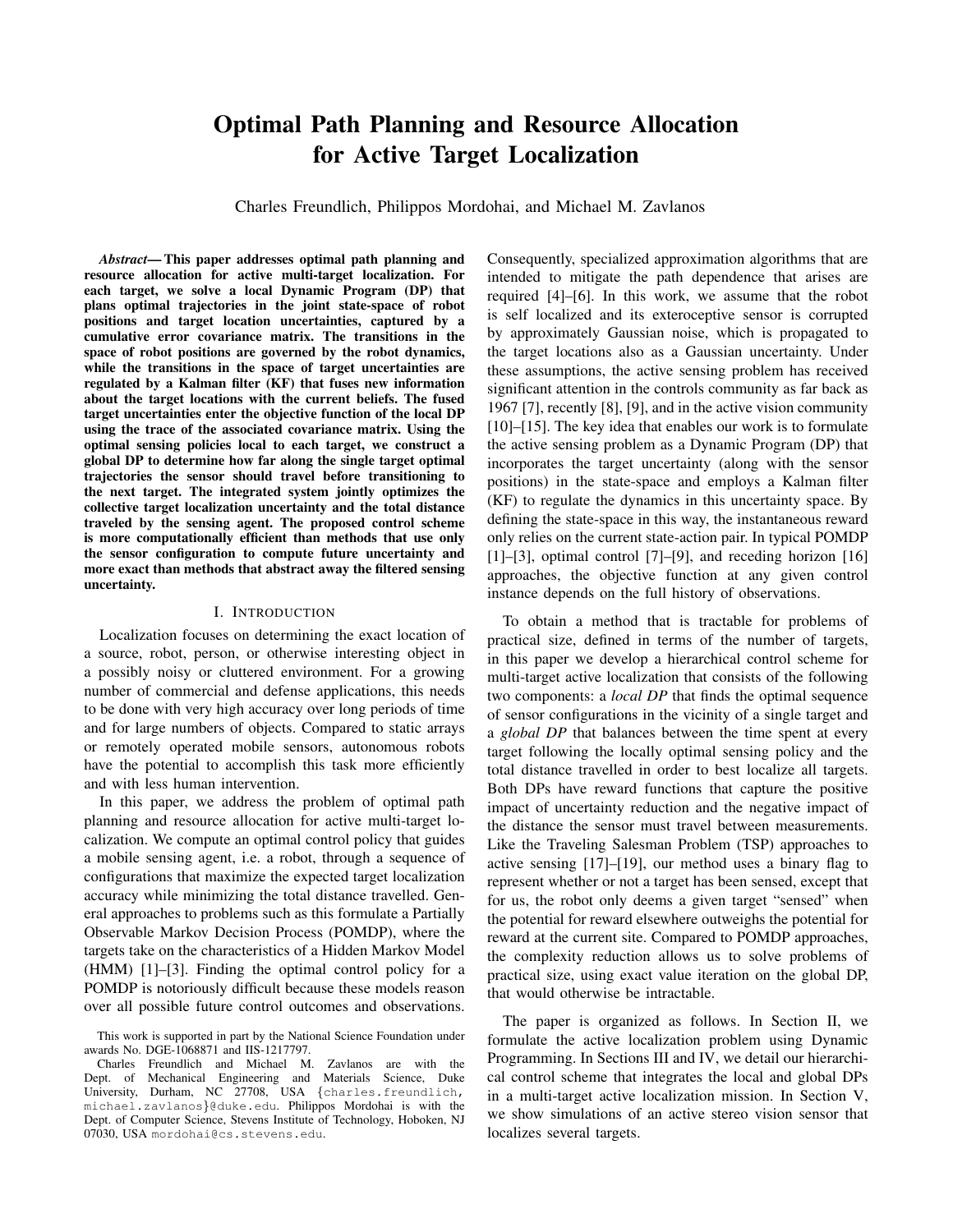#### II. PROBLEM FORMULATION

Consider a mobile sensing robot with configuration  $p \in$  $W \subset \mathbb{R}^2 \times [0, 2\pi)$ , which corresponds to a position in  $\mathbb{R}^2$ and orientation in the half open interval  $[0, 2\pi) \subset \mathbb{R}$ . In this paper, the workspace  $W$  is a finite set. The robot has deterministic dynamics  $\phi \colon \mathcal{W} \times \mathcal{U} \to \mathcal{W}$ , where  $\mathcal{U}$  is the set of admissible control inputs, which, in this paper, are combinations of physical motion and measurement action, e.g., 'move north and observe target i.' Assume there are M static point targets at locations  $\left\{ \mathbf{x}_i \in \mathbb{R}^2 \right\}_{i=1}^M$ , of which the agent can only observe one at a time. Every observation of target *i*, which we denote by  $y_i$ , is corrupted by zero mean Gaussian noise with error covariance matrix  $\mathbf{Q}(\mathbf{x}_i, \mathbf{p}) \in \mathbb{S}^2_+$ that depends on both range and bearing, or simply  $Q_{i,p}$  when the meaning is clear. We use the symbol  $\mathbb{S}^n_+$  to denote the set of  $n \times n$  symmetric positive semidefinite matrices. The sensing agent acquires a sequence of observations  $\{y_{i,k}\}\$ of target i with measurement error covariances  $\{Q_{i,p_k}\}\$ from various vantage points along a controlled trajectory  ${p_k} \subset W$ , where k denotes a time index. A KF fuses observations as they are acquired, producing a sequence of estimates  $\{\hat{\mathbf{x}}_{i,k}\}\$  and their associated error covariances  $\{\mathbf\Sigma_{i,k}\}\.$  In particular, if the robot observes target i at the k-th time step while being in configuration  $\mathbf{p}_k$ , then the KF fuses the prior belief  $\mathcal{N}(\hat{\mathbf{x}}_{i,k-1}, \Sigma_{i,k-1})$  with the new observation  $\mathcal{N}\left(\mathbf{y}_{i,k},\mathbf{Q}_{i,\mathbf{p}_k}\right)$  to obtain the new target location distribution  $\mathcal{N}(\hat{\mathbf{x}}_{i,k}, \Sigma_{i,k})$ , where  $\mathcal{N}(\hat{\mathbf{x}}, \Sigma)$  denotes the normal distribution with mean  $\hat{x}$  and covariance matrix  $\Sigma$ . Initialization of the KF assumes that the robot has access to an *a priori* set of target location estimates  $\{\hat{\mathbf{x}}_{i,0}\}_{i=1}^M$ , which are considered to be normally distributed random variables with zero mean and error covariance matrices  $\{\mathbf\Sigma_{i,0}\}_{i=1}^M$ .

As discussed in Section I, our goal is to minimize the variance in the target locations as well as the distance the robot needs to travel while observing the targets in order to achieve this goal. We denote by  $\psi: \mathcal{U} \to \mathbb{R}_+$  a metric that measures the distance the agent needs to travel as a result of actions in U. Then, given a factor  $\rho \in [0, 1]$  that controls the tradeoff between target uncertainty reduction and distance travelled, and a sufficiently large horizon length  $K$ , we seek a control sequence  ${\{\mathbf u}_k\}_{k=0}^{K-1}$  that minimizes the objective

$$
H\left(\{\mathbf{u}_{k}\}_{k=0}^{K-1}\right)=(1-\rho)\sum_{i=1}^{M}\left(\mathbf{tr}(\mathbf{\Sigma}_{i,K})\right)^{1/2}+\rho\sum_{k=0}^{K-1}\psi(\mathbf{u}_{k}).
$$

Letting the horizon length  $K \to \infty$ , it can be shown that the infinite horizon DP,

$$
\max_{\{\mathbf{u}_k\}\subset\mathcal{U}}\sum_{k=0}^{\infty}\gamma^k\bigg[(1-\rho)\sum_{i=1}^M\bigg(\mathrm{tr}(\mathbf{\Sigma}_{i,k}-\mathbf{\Sigma}_{i,k+1})\bigg)^{\frac{1}{2}}-\rho\psi(\mathbf{u}_k)\bigg]
$$

$$
\text{s.t. } \mathbf{p}_{k+1} = \boldsymbol{\phi}\left(\mathbf{p}_k, \mathbf{u}_k\right) \tag{1a}
$$

$$
\mathbf{\Sigma}_{i,k+1} = \begin{cases} \left( \mathbf{\Sigma}_{i,k}^{-1} + \mathbf{Q}_{i,\mathbf{p}_{k+1}}^{-1} \right)^{-1} & \text{if } i = \mathbf{i}_{k+1} \\ \mathbf{\Sigma}_{i,k} & \text{else} \end{cases}, (1b)
$$

with initial condition  $\mathbf{p}_0$  and *a priori* error covariance  $\Sigma_{i,0}$ for each  $i$  is a valid approximation of the minimization problem involving the objective  $H(\cdot)$  above. The parameter  $\rho$ controls the trade-off between the effort spent sensing targets and traveling to obtain new measurements. As localization uncertainty and distance travelled can differ by orders of magnitude,  $\rho$  provides a way to linearly scale those quantities so that they can be fairly compared. The robot dynamics (1a) are problem-specific; we define a simple possibility in Section III. In (1b),  $\mathbf{i}_{k+1} \in \{1, ..., M\}$  is a scalar indicator function that determines which target is observed at time step  $k+1$ . Therefore, the condition  $i = \mathbf{i}_{k+1}$  means that target i is the only target that is observed at time  $k + 1$ . The particular dynamics of  $\mathbf{i}_{k+1}$  are discussed in details in Section IV. The constant  $\gamma \in (0,1]$  in (1) is a user-specified discount factor for future rewards, which is usually set to 0.9 or higher.

In the next two sections, we propose a hierarchical control scheme to solve problem (1). First, we solve a set of M local Dynamic Programs (DPs), one for every target. Each local DP is defined as in (1), assuming  $M = 1$ . The state-space of each local DP consists of two parts: a finite local configuration space confined to the vicinity of every target and a finite representation of the set of target uncertainties, or covariance matrices, that are reachable by any observation sequence generated by the robot. Transitions in this joint state-space are governed by the robot dynamics (1a) and the KF update of the target error covariance (1b), respectively, and the reward function in (1) balances between uncertainty reduction and distance traveled by the sensor. Then, we construct a second, global DP that determines for how long the agent should follow the local optimal sensing policy at each target before transitioning to the next target. The integrated system jointly optimizes the collective target localization uncertainty and the total distance traveled by the mobile sensor, as per the requirements of problem (1).

#### III. THE SINGLE TARGET CASE

In this section, we propose a method to solve problem (1) for one target. We call this the *local DP*. We solve M instances of the local DP, one for every target, and the obtained local solutions constitute the inputs to the global DP discussed later in Section IV. To construct the local statespace for target  $i$ , we approximate the space of reachable covariances by a discrete subset of the positive semidefinite matrices, which we denote by  $C_i \subset \mathbb{S}^2_+$ . We discuss the specifics of designing  $C_i$  in Section III-A. We use the finite set  $C_i$  as a component of the local state-space, given by

$$
\mathcal{S}_i \triangleq \mathcal{W}_i \times \mathcal{C}_i = \left\{ \mathbf{s}_i \triangleq (\mathbf{p}_i, \boldsymbol{\Sigma}_i) \mid \mathbf{p}_i \in \mathcal{W}_i \text{ and } \boldsymbol{\Sigma}_i \in \mathcal{C}_i \right\},\
$$

where  $W_i$  denotes the discrete set of robot configurations in the vicinity of target *i*. A state  $s'_i \in S_i$  is accessible from  $s_i \in S_i$  if there exists a control input  $u \in \mathcal{U}_i$  that satisfies the joint dynamical equation

$$
\mathbf{p}'_i = \boldsymbol{\phi}\left(\mathbf{p}_i, \mathbf{u}\right) \tag{2a}
$$

$$
\Sigma_i' = \Pi_{\mathcal{C}_i} \left[ \Sigma_i^{-1} + \mathbf{Q}_{i, \phi(\mathbf{p}_i, \mathbf{u})}^{-1} \right]^{-1}, \tag{2b}
$$

where  $\mathcal{U}_i$  is the set of control options for the robot when it is in the local state-space  $S_i$ ,  $\phi: \mathcal{W}_i \times \mathcal{U}_i \rightarrow \mathcal{W}_i$  is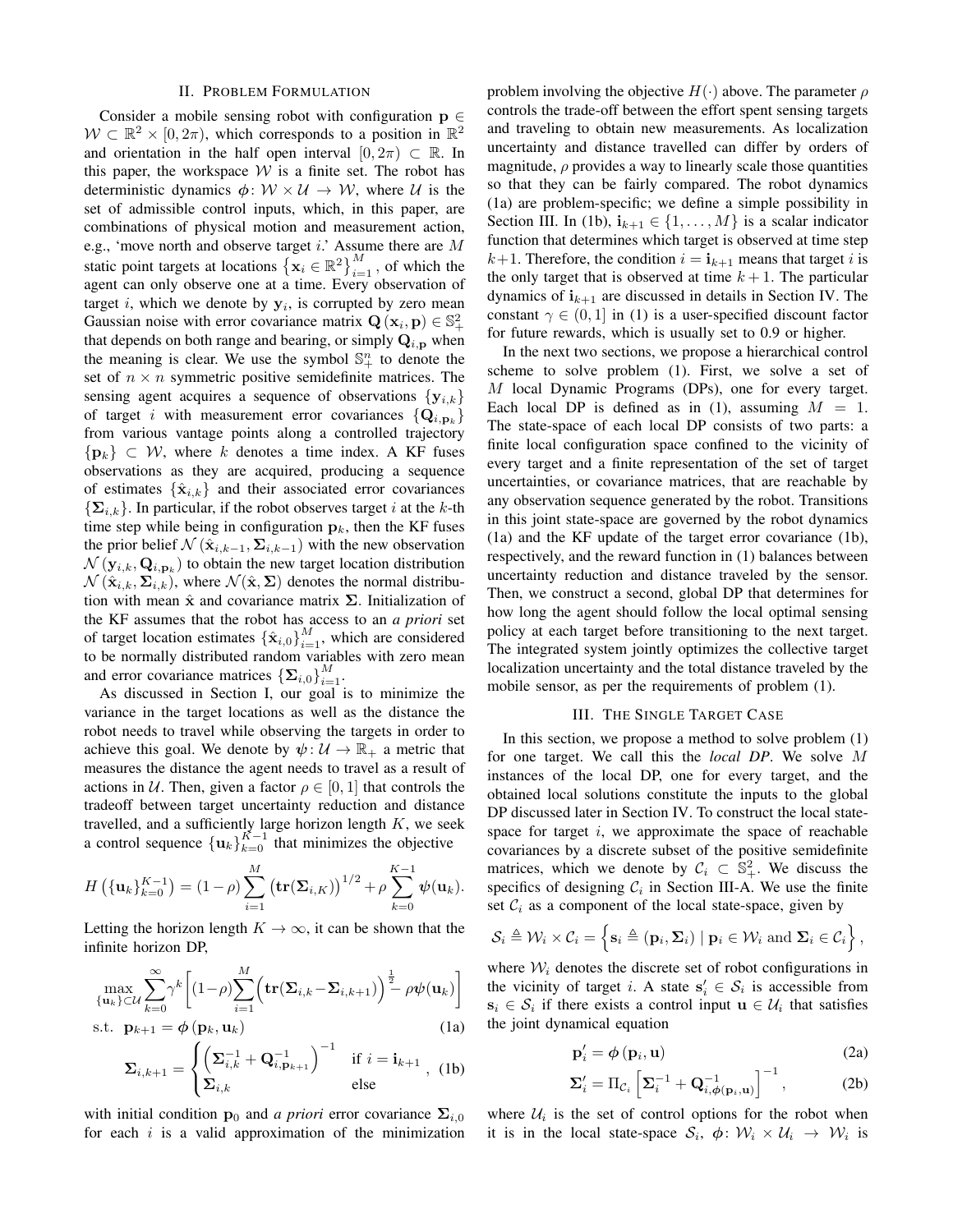the deterministic robot dynamics, and  $\Pi_{\mathcal{C}_i}$  in (2b) is the projection of the updated KF covariance to the finite set  $C_i$ . The projection in (2b) is necessary because we require that  $\Sigma'_i \in \mathcal{C}_i$ , and  $\mathcal{C}_i$ , as a finite set, is inherently much smaller than  $\mathbb{S}^2_+$ . Let  $\Phi_i$ :  $\mathcal{S}_i \times \mathcal{U}_i \to \mathcal{S}_i$  denote the joint dynamics (2). It constitutes the transition function for the local DP. Then, denote by  $R_i: \mathcal{S}_i \times \mathcal{U}_i \to \mathbb{R}$  the instantaneous reward from problem (1), given by

$$
R_i(\mathbf{s}_i, \mathbf{u}) \triangleq -\rho \psi(\mathbf{u}) + (1 - \rho) \left( \mathbf{tr} \left[ \mathbf{\Sigma}_i - \mathbf{\Sigma}'_i \right] \right)^{1/2}, \quad (3)
$$

where  $\mathbf{s}'_i = \mathbf{\Phi}_i(\mathbf{s}_i, \mathbf{u})$ . We seek the optimal policy  $\boldsymbol{\mu}_i^* : \mathcal{S}_i \to$  $U_i$  that solves the following problem, which, because of the covariance projection, is an approximation to (1) for  $M = 1$ :

$$
\max_{\mu_i} \sum_{k=0}^{\infty} \gamma^k R_i(\mathbf{s}_i, \mu_i(\mathbf{s}_i)) \tag{4}
$$

We use value iteration to determine the local *optimal value function*  $V_i^* \colon \mathcal{S}_i \to \mathbb{R}$ , which maps local states in  $\mathcal{S}_i$  to a scalar representing the potential for discounted future reward. Computing  $V_i^*$  yields the local *optimal policy*  $\mu_i^* : S_i \to U_i$ as a byproduct.

## *A. The uncertainty state-space and transition function*

If  $C_i$  is manageable in size, the local DP in (4) admits a solution using value iteration. If we used all of  $\mathbb{S}^2_+$  as the covariance component of the state-space, an approximate form of the value function would be necessary; see, e.g., [20]. In the context of the present problem, function approximation is not straightforward, and, instead, we propose a specialized method to discretize  $\mathbb{S}^2_+$  based on the parameters of the problem. We emphasize that, in general, finding the optimal discrete representation of  $\mathbb{S}^n_+$  is not trivial [21]. The following method works well within the active sensing context for two dimensional  $(n = 2)$  environments.

Let  $\lambda_1: \mathbb{S}^2_+ \rightarrow \mathbb{R}_+$  denote the maximum eigenvalue function of a  $2 \times 2$  positive semidefinite matrix,  $\lambda_2$ :  $\mathbb{S}^2_+$   $\rightarrow$  $\mathbb{R}_+$  denote the minimum eigenvalue function, and  $\theta: \mathbb{S}_+^2 \to$  $[0, \pi)$  denote the counter-clockwise angle between a line parallel to the eigenvector corresponding to the maximum eigenvalue and the positive  $x$ -axis. Note that this angle is always contained in  $[0, \pi)$ . In what follows, we use  $\lambda_1$ ,  $\lambda_2$ , and  $\theta$  as features of matrices in  $\mathbb{S}^2_+$ . We discretize the space of feature vectors using the properties of the KF. We begin by the following lemma, which will be useful for determining a bound on the trace of the target location error covariance matrices that are reachable in our state-space by any sequence of observations that the sensor can make. The proof is similar to that of Lemma 2.7 in [22].

*Lemma 3.1:* Let  $n \in \mathbb{N}$ . Denote by  $\mathbb{S}_{++}^n$  the set of  $n \times n$ symmetric *positive definite* matrices. If  $\mathbf{A}, \mathbf{B} \in \mathbb{S}_{++}^n$ , then

$$
tr(A^{-1} + B^{-1})^{-1} < trA.
$$
 (5)

Note that Lemma 3.1 does not apply to matrices  $A \in$  $\mathbb{S}^n_+ \setminus \mathbb{S}^n_{++}$ . The first useful implication of Lemma 3.1 is that, since the trace is the sum of the eigenvalues, the trace of the largest instantaneous covariance bounds the maximum eigenvalue of the reachable covariance matrices. Define this bound as

$$
\beta_i \triangleq \max_{\mathbf{p}_i \in \mathcal{W}_i} \mathbf{tr} \mathbf{Q}_{i,\mathbf{p}}.
$$
 (6)

Lemma 3.1 also implies that the trace is decreasing with additional independent measurements. Therefore, the set of reachable covariances is contained in  $\left\{ \mathbf{\Sigma}_{i} \in \mathbb{S}^{2}_{++} \mid \mathbf{\lambda}_{1}(\mathbf{\Sigma}_{i}) \leq \beta_{i} \right\}.$ 

Lemma 3.1 and the resulting bound in (6) can be used to obtain a discretization of  $\mathbb{S}^2_{++}$ . In particular, we define the logspace set

$$
\mathcal{L}_i \triangleq \{ \beta_i e^{\kappa_{\mathcal{L}_i} \left( j - N_{\mathcal{L}_i} \right) / N_{\mathcal{L}_i}} \}_{j=1}^{N_{\mathcal{L}_i}} \subset (0, \beta_i], \tag{7}
$$

where  $N_{\mathcal{L}_i}$  is the number of maximum eigenvalue samples and  $\kappa_{\mathcal{L}_i}$  is a sampling gain that controls how clustered the samples are toward zero. The set  $\mathcal{L}_i$  represents the set of maximal eigenvalues that we allow to occur during the mission.

The finite sampling of the smaller eigenvalue is not as straightforward as (7). In particular, we need to satisfy the obvious constraint that  $\lambda_1(\Sigma_i) \geq \lambda_2(\Sigma_i)$  for every triplet  $(\lambda_1(\Sigma_i), \lambda_2(\Sigma_i), \theta(\Sigma_i))$ . We address this by sampling the eigenvalue ratio  $\alpha(\Sigma_i) \triangleq \frac{\lambda_2(\Sigma_i)}{\lambda_1(\Sigma_i)}$  $\frac{\lambda_2(\Sigma_i)}{\lambda_1(\Sigma_i)}$ . This ratio is related to the ratio between lengths of the minor and major axes of the confidence ellipse defined by the error covariance matrix  $\Sigma_i$ . Depending on the sensor model, we can tune the sampling to account for "skinnier" ellipses by using the logspace distribution with a variable gain parameter. Define

$$
\mathcal{A}_i \triangleq \{e^{\kappa_{\mathcal{A}_i}(j - N_{\mathcal{A}_i})/N_{\mathcal{A}_i}}\}_{j=1}^{N_{\mathcal{A}_i}} \subset (0, 1].
$$
 (8)

In (8),  $N_{A_i}$  is the number of eigenvalue ratio samples and  $\kappa_{A_i}$  is a sampling gain that controls the "skinniness" of the confidence ellipse. Note that, given any pair  $(\lambda_1(\Sigma_i), \alpha(\Sigma_i)) \in \mathcal{L}_i \times \mathcal{A}_i$ , we immediately have  $\lambda_2(\Sigma_i) =$  $\alpha(\Sigma_i)\lambda_1(\Sigma_i)$ .

We discretize the angular dimension of  $C_i$  linearly,

$$
\mathcal{T}_i \triangleq \{ \pi(j-1)/N_{\mathcal{T}_i} \}_{j=1}^{N_{\mathcal{T}_i}} \subset [0, \pi), \tag{9}
$$

where  $N_{\mathcal{T}_i}$  is the number of angles in the discretization. Let

$$
\mathcal{C}_i \triangleq \left\{ \mathbf{\Sigma}_i \in \mathbb{S}_{++}^2 \, \middle| \, \mathbf{\lambda}_1(\mathbf{\Sigma}_i) \in \mathcal{L}_i, \boldsymbol{\alpha}(\mathbf{\Sigma}_i) \in \mathcal{A}_i, \boldsymbol{\theta}(\mathbf{\Sigma}_i) \in \mathcal{T}_i \right\} \cup \{0\}
$$

be the covariance part of the state-space  $S_i$ , where 0 is the  $2 \times 2$  matrix of all zeros. The 0 covariance is an artificial state that we include in the state-space  $\mathcal{C}_i$  to denote that no more uncertainty remains in the variable being estimated, i.e., localization is complete to the user-specified tolerance, defined by the minimal element of the set  $\mathcal{L}_i$ .

As new information is acquired by the sensor, the target error covariance  $\Sigma_i$  is updated according to (2b). The projection operator  $\Pi_{\mathcal{C}_i}$  guarantees that the fusion of the current covariance state  $\Sigma_i$  and the new measurement covariance  $\mathbf{Q}_{i,\phi(\mathbf{p}_i,\mathbf{u})}$  is a member of  $\mathcal{C}_i$ , namely that  $\mathcal{S}_i$  is closed under actions in  $U_i$ . In particular, we define the projection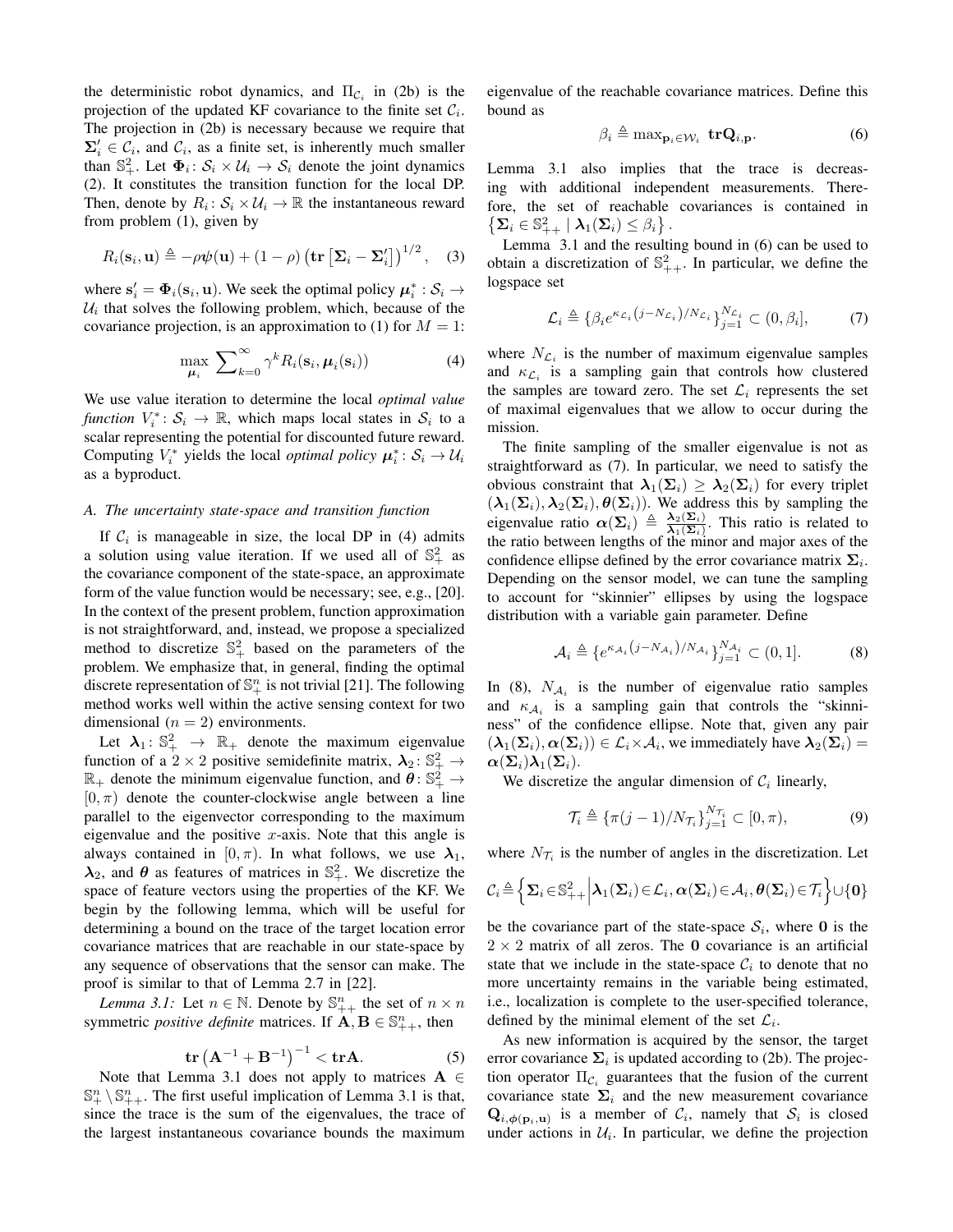$$
\Pi_{\mathcal{C}_i} : \mathbb{S}_+ \to \mathcal{C}_i \text{ as}
$$
\n
$$
\Pi_{\mathcal{C}_i} \left[ \Sigma_i^{-1} + \mathbf{Q}_{i, \phi(\mathbf{p}_i, \mathbf{u})}^{-1} \right]^{-1} \triangleq \mathbf{R}_{\theta} \text{diag}[\lambda_1, \alpha \lambda_1] \mathbf{R}_{\theta}^{\top}, \quad (10)
$$
\nwhere  $\lambda_1, \alpha$ , and  $\theta$  are given by

$$
\lambda_1 = \underset{\lambda' \in \mathcal{L}_i \cup \{0\}}{\operatorname{argmin}} \left| \lambda' - \lambda_1 \left( \left[ \mathbf{\Sigma}_i^{-1} + \mathbf{Q}_{i, \phi(\mathbf{p}_i, \mathbf{u})}^{-1} \right]^{-1} \right) \right|,
$$
  
\n
$$
\alpha = \underset{\alpha' \in \mathcal{A}_i}{\operatorname{argmin}} \left| \alpha' - \alpha \left( \left[ \mathbf{\Sigma}_i^{-1} + \mathbf{Q}_{i, \phi(\mathbf{p}_i, \mathbf{u})}^{-1} \right]^{-1} \right) \right|,
$$
  
\n
$$
\theta = \underset{\theta' \in \mathcal{T}_i \cup \{\pi\}}{\operatorname{argmin}} \left| \theta' - \theta \left( \left[ \mathbf{\Sigma}_i^{-1} + \mathbf{Q}_{i, \phi(\mathbf{p}_i, \mathbf{u})}^{-1} \right]^{-1} \right) \right|.
$$

In (10),  $\mathbf{R}_{\theta}$  is the rotation matrix with parameter  $\theta$ . If the value for  $\theta$  found by solving (10) is  $\pi$ , we set  $\theta = 0$ . Additionally, if  $\lambda_1 = 0$ , then we do not compute  $\alpha$  or  $\theta$ , and instead the projected covariance is assigned 0.

#### IV. THE MULTI-TARGET CASE

In this section, we use the solutions of the local DPs discussed in Section III to develop a global Dynamic Program that determines for how long the robot should follow the local optimal policies for every target before transitioning to a new target. Essentially, the goal of the global DP is to balance between the time spent at every target and the total distance traveled in order to best localize all targets. In order to formulate the proposed global DP we first need to define some relevant notation. Let  $\mathbf{v} \in \{0,1\}^M$  denote a vector containing the visitation history, so that  $v_i = 1$  if target *i* has been visited by the robot and  $v_i = 0$  otherwise. Moreover, define an indicator function  $\mathbf{i} \in \{1, \ldots, M\}$  that returns the index of the target that is currently being sensed by the robot, an indicator function  $\mathbf{j} \in \mathcal{E}_i$  that returns the entry state from where the robot begins sensing target  $i$ , where  $\mathcal{E}_i = \partial \mathcal{W}_i \times \{\mathbf{\Sigma}_{i,0}\}\subset \mathcal{S}_i$  is the set of boundary states of the local configuration space  $W_i \times C_i$  of target i, and the number k of steps that the robot follows the local optimal policy for target i. Together, this information comprises the global state  $s \triangleq (v, i, j, k) \in S$ , where S is the state-space of the global DP. Then our goal is to find the optimal policy  $\mu$  that solves the following optimization problem:

$$
\max_{\mu} \sum_{k=0}^{\infty} \gamma^k R(\mathbf{s}, \mu(\mathbf{s})), \tag{11}
$$

where  $R$  denotes the global reward function that, along with the state-space S and the global transition function  $\Phi$ , is defined in Section IV-A. As in Section III, value iteration can be used to determine the global optimal value function  $V^*$ :  $S \rightarrow \mathbb{R}$ , which provides the global optimal policy  $\mu^*$ :  $S \rightarrow U$  for (11) as a byproduct.

# *A. The Global State-Space, Transition Function, and Reward Function*

In this section, we first associate transitions in the global DP with transitions in the local state-spaces of every target. Then, we define the necessary global state-space, transition function, and reward function. Consider a global state  $s =$  $(v, i, j, k)$ , as defined previously, and define by  $\{s_i^j\}_{j=1}^{|\mathcal{E}_i|}$  the set of all entry states of target i that are contained in  $\mathcal{E}_i$ .

Here, the superscript  $j$  is an index used to uniquely identify the entry states using an integer between 1 and  $|\mathcal{E}_i|$ . Define also the k-times *recursive local optimal transition function* for target *i* as  $\Phi_i^{*k}$ :  $\mathcal{E}_i \rightarrow \mathcal{S}_i$ , given by

$$
\Phi_i^{*0}(\mathbf{s}_i^j) = \mathbf{s}_i^j
$$
\n
$$
\Phi_i^{*1}(\mathbf{s}_i^j) = \Phi_i\left(\mathbf{s}_i^j, \mu_i^*(\mathbf{s}_i^j)\right)
$$
\n
$$
\Phi_i^{*2}(\mathbf{s}_i^j) = \Phi_i\left(\Phi_i^{*1}(\mathbf{s}_i^j), \mu_i^*(\Phi_i^{*1}(\mathbf{s}_i^j))\right)
$$
\n
$$
\vdots
$$
\n
$$
\Phi_i^{*k}(\mathbf{s}_i^j) = \Phi_i\left(\Phi_i^{*k-1}(\mathbf{s}_i^j), \mu_i^*(\Phi_i^{*k-1}(\mathbf{s}_i^j))\right).
$$
\n(12)

The function  $\Phi_i^{*k}$  denotes the local state at which the robot will land when starting observing target i at state  $s_i^j$  and after following the local optimal policy  $\mu_i^*$  for k time steps. Therefore, given a global state s containing the current target i, the index j of the entry state to this target, and the number of steps k that the robot has followed the local optimal policy at this target, the function  $\Phi_i^{*k}(s_i^j) \in S_i$ returns the local state  $s_i = (p_i, \Sigma_i)$  containing the current robot position and current uncertainty of target i. Using this notation we can associate transitions in the global DP with transitions in the local state-space of target i. Specifically, let u<sup>i</sup> denote the action that directs the robot to continue observing the current target i according to the local optimal policy  $\mu_i^*$ . Then, under action  $\mathbf{u}_i$  the global state k transitions to  $k+1$ , and as result the local state  $\Phi_i^{*k}(s_i^j)$  transitions to  $\Phi_i^{*k+1}(s_i^j)$ . Note that, since the optimal policy is stationary, there is always an optimal action to take, implying that local optimal trajectories are infinitely long, i.e., it is possible to extend  $k \to \infty$ . The following proposition truncates any such sequence by showing that any optimal trajectory reaches an absorbing state. The proof is omitted due to space limitations.

*Proposition 4.1:*  $\forall i \in \{1, \ldots, M\}$  and  $\mathbf{s}_i^j \in \mathcal{E}_i$ , there exists  $K_i \in \mathbb{N}$  such that  $\Phi_i^{*K_i}(\mathbf{s}_i^j) = \Phi_i^{*k}(\mathbf{s}_i^j) \forall k \ge K_i$ .

As a result of Proposition 4.1, we do not store local optimal trajectories longer than  $\max_{i \in \{1,...,M\}} K_i$ . We can now define the global state-space as the product of finite sets

$$
S \triangleq \{0,1\}^{M} \times \{1,\ldots,M\} \times \qquad (13)
$$

$$
\left\{1,\ldots,\max_{i\in\{1,\ldots,M\}}|\mathcal{E}_i|\right\} \times \left\{0,\ldots,\max_{i\in\{1,\ldots,M\}}K_i\right\}.
$$

We define the set of admissible controls in the global DP as  $\mathcal{U} \triangleq {\mathbf{u}_0, \dots, \mathbf{u}_M}$ . We denote the global transition function that captures the set of all admissible global transitions by  $\Phi: \mathcal{S} \times \mathcal{U} \to \mathcal{S}$ . When in state  $s = (v, i, j, k)$ , we have already discussed the result of taking action  $u_i$ , which we now define formally as

$$
\Phi(\mathbf{s}, \mathbf{u_i}) = \begin{cases} (\mathbf{v}, \mathbf{i}, \mathbf{j}, \mathbf{k} + 1) & \text{if } \mathbf{k} < K_{\mathbf{i}} \\ (\mathbf{v}, \mathbf{i}, \mathbf{j}, \mathbf{k}) & \text{if } \mathbf{k} = K_{\mathbf{i}} \end{cases}
$$
 (14)

The action  $\mathbf{u}_0$  is the *null action*, i.e.  $\mathbf{\Phi}(\mathbf{s}, \mathbf{u}_0) = \mathbf{s}$ . For  $i \neq \mathbf{i}$ and  $i \neq 0$ , the action  $\mathbf{u}_i$  transitions the robot to the local state-space of the *i*-th target via the closest entry state in  $\mathcal{E}_i$ in the *i*-th configuration space  $W_i \times C_i$ . To determine this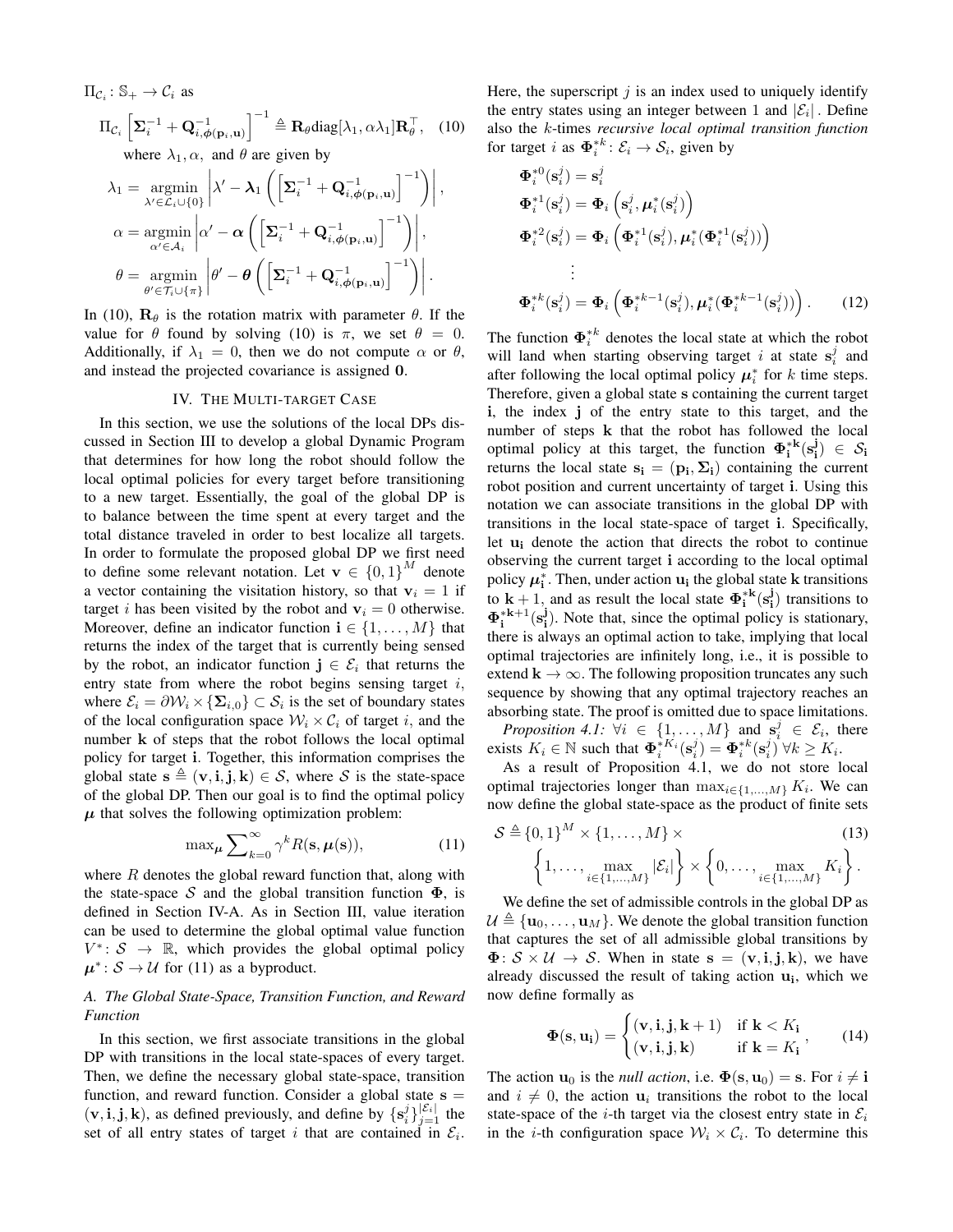new local state, note that  $s_i = \Phi_i^{*k}(s_i^j)$  denotes the current local state corresponding to the global state  $s = (v, i, j, k)$ and, therefore,  $\mathbf{p}_{\mathbf{s}_i} \triangleq \mathbf{p}_{\mathbf{\Phi}_i^* \mathbf{k}(\mathbf{s}_i^i)} \in \mathcal{W}_i$  denotes the current robot position associated with the global state s. Then, we can define the index of the new local state resulting from taking action  $\mathbf{u}_i$  by

$$
j_i^*(\mathbf{p}_{\mathbf{s}_i}) \triangleq \underset{j \in \{1, \dots, |\mathcal{E}_i|\}}{\operatorname{argmin}} \left\| \mathbf{p}_{\mathbf{s}_i^j} - \mathbf{p}_{\mathbf{s}} \right\| \tag{15}
$$

The global transition function in this case is

$$
\mathbf{\Phi}(\mathbf{s}, \mathbf{u}_i) = (\mathbf{J}_i \mathbf{v}, \ i, j_i^*(\mathbf{p}_s), 0), \qquad (16)
$$

where  $J_i$  is the  $M \times M$  identity matrix with the i-th diagonal entry equal to zero. Recalling that v is a binary vector, the matrix  $J_i$  operates on v by turning the *i*-th entry in v from 1 to 0, i.e., flagging target i as 'observed,' which prevents it from offering any further positive reward in the way of uncertainty reduction. The combination of (14) for the transition when  $\mathbf{u} = \mathbf{u_i}$ , the null transition for  $\mathbf{u} = \mathbf{u_0}$ , and (16) for  $\mathbf{u} = \mathbf{u}_{i \neq i}$ , comprise the global transition function  $\Phi \colon \mathcal{S} \times \mathcal{U} \to \mathcal{S}.$ 

For a global state  $s = (v, i, j, k)$ , let the reward for following the local optimal policy be

$$
R(\mathbf{s}, \mathbf{u_i}) = \begin{cases} (1 - \rho) \left( \mathbf{tr} \left[ \mathbf{\Sigma}_{\mathbf{s}_i} - \mathbf{\Sigma}_{\mathbf{s}_i'} \right] \right)^{1/2} & \text{if } \mathbf{e_i}^\top \mathbf{v} = 1 \\ -\rho \psi(\mathbf{u}^*) & \text{if } \mathbf{e_i}^\top \mathbf{v} = 0 \\ -\rho \left\| \mathbf{p}_{\mathbf{s}_i} - \mathbf{p}_{\mathbf{s}_i'} \right\| & \text{if } \mathbf{e_i}^\top \mathbf{v} = 0 \end{cases} \tag{17}
$$

where

$$
\mathbf{s}_{i} = \mathbf{\Phi}_{\mathbf{i}}^{\ast \mathbf{k}}(\mathbf{s}_{\mathbf{i}}^{\mathbf{j}}), \quad \mathbf{u}^{\ast} = \boldsymbol{\mu}_{\mathbf{i}}^{\ast}(\mathbf{\Phi}_{\mathbf{i}}^{\ast \mathbf{k}}(\mathbf{s}_{\mathbf{i}}^{\mathbf{j}})), \text{ and}
$$

$$
\mathbf{s}_{i}' = \begin{cases} \mathbf{\Phi}_{\mathbf{i}}^{\ast \mathbf{k}+1}(\mathbf{s}_{\mathbf{i}}^{\mathbf{j}}) & \text{if } k < K_{\mathbf{i}} \\ \mathbf{\Phi}_{\mathbf{i}}^{\ast \mathbf{k}}(\mathbf{s}_{\mathbf{i}}^{\mathbf{j}}) & \text{if } k = K_{\mathbf{i}} \end{cases},
$$

where  $e_i$  is the vector or all zeros except for the  $i$ -th entry equal to 1. The purpose of introducing the unit vector  $e_i$  is so that if  $\mathbf{e}_i^{\top} \mathbf{v} = 1$ , then the robot has not deemed localization for the **i**-th target complete. If  $\mathbf{e}_i^{\top} \mathbf{v} = 0$ , then no positive reward can be gained by visiting target i.

The remaining actions  $u_i$  for  $i \neq i$  have the nonpositive rewards given by

$$
R(\mathbf{s}, \mathbf{u}_{i \neq \mathbf{i}}) = \begin{cases} 0 & \text{if } i = 0 \\ -\rho ||\mathbf{p}_{\mathbf{s}} - \mathbf{p}_{\mathbf{s}}|| & \text{else} \end{cases}
$$
 (18)

where  $s' = \Phi(s, u_i)$ . The combination of (17) and (18) comprise the reward function for the global DP.

#### V. NUMERICAL SIMULATIONS

In this section, we present simulations of the proposed hierarchical control scheme. In our simulations, we use two cameras in a rigid fronto-parallel configuration, i.e., stereo vision, as the exteroceptive sensor model. Stereo vision, due to its light weight, low cost, low power consumption, and analytical covariance model, has shown great promise in active sensing. We omit a direct derivation of the covariance function  $\mathbf{Q}(\hat{\mathbf{x}}_i, \mathbf{p})$  for stereo vision, and instead we refer the reader to our prior work on this subject [13], [14]. The



Fig. 1: Various values for  $\rho$  and the resulting optimal trajectories in the single target simulations. Top-left:  $\rho = 5 \times 10^{-2}$ . Top-right:  $\rho = 5 \times 10^{-3}$ . Bottom:  $\rho = 5 \times 10^{-4}$  and the 95% confidence ellipses. The at the square and ends at the triangle. All units in meters.



Fig. 2: Plotting terminal localization error and total distance traveled by the sensor versus  $\rho$  in the single target simulations. Note the different length units on the vertical axes. Lines are drawn to guide the eye.

stereo rig model we use employs two  $1024 \times 1024$  resolution cameras with identical 70◦ fields of view. The baseline of the rig is 5 cm. Our simulations also focus on the case where  $W_i = W_j$  and  $\Sigma_{i,0} = \Sigma_{j,0}$  for all  $i, j \in \{1, \ldots, M\}.$ 

We determined the optimal policy for the single-target case using a polar grid as the pose space and stereo vision as the sensing model. The polar grid  $W$  was centered at the initial guess of the estimated target location  $\hat{\mathbf{x}}_0$  and was 80 m in diameter, so that views in  $\partial W$  had disparity 1, i.e., they were at the limit of the sensing range. There were 100 total views in  $W$  at ten equally spaced radii and angles. We note that in practice, other discretizations, e.g. [23], may be preferable, and our method extends to them as well. To discretize the covariance space, we set  $N_{\mathcal{L}} = 10, N_{\mathcal{A}} =$  $10, N_{\mathcal{T}} = 15, \kappa_{\mathcal{L}} = 15$ , and  $\kappa_{\mathcal{A}} = 12$ . The discount factor  $\gamma$ was 0.9.

The value of the uncertainty reduction gain  $\rho$  controls the tradeoff between traveling cost and uncertainty reduction due to more images. Fig. 1 shows example optimal trajectories using three different values for  $\rho$ . The general trend is as expected: the smaller  $\rho$  is, the further the robot will travel to reduce localization uncertainty. Fig. 2 shows the sensitivity of the terminal localization performance as it depends on  $\rho$ .

We also present several simulations of the proposed hier-